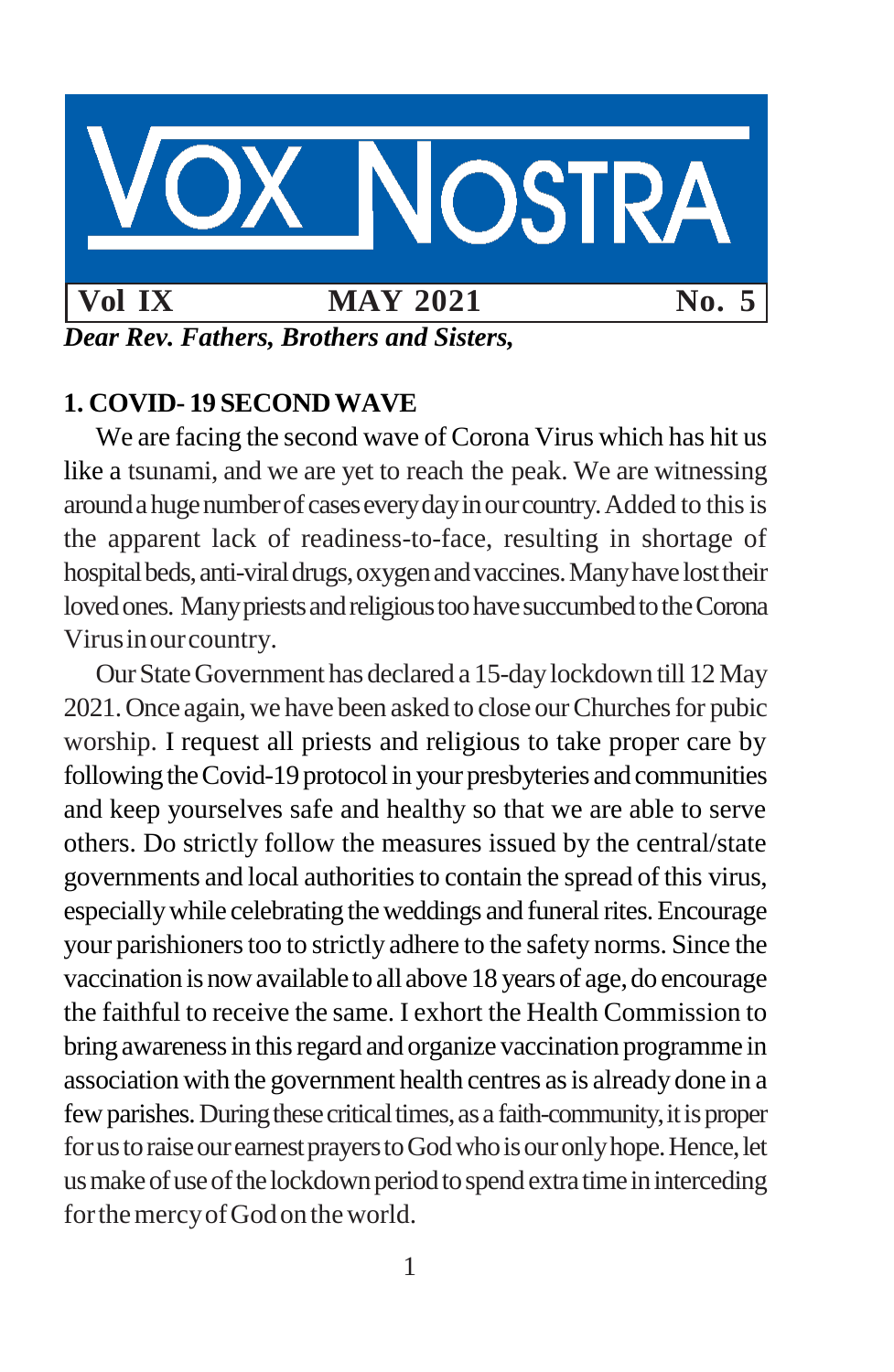## **2. FEAST OF ST JOSEPH THE WORKER AND INTERNATIONALWORKERS'DAY**

The feast of St Joseph the Worker and International Workers' Day, also known as Labour Day/May Day, is celebrated all over the world on May 1. It is eminently appropriate that StJoseph, a carpenter who became the foster father of Jesus, is the patron of the universal Church. Since we are in the Year of St Joseph, proclaimed by Pope Francis, the feast of St Joseph the worker is significant. This noble saint, who was given the great task of caring for and watching over the Virgin Mary and Jesus, now cares for and watches over the Church and models for all the dignityof human labour. Although we are in lockdown fortwo weeks due to the second wave of Corona Virus and not able to come together for liturgical celebrations, let this feast be an occasion for us to reflectonthe lifeofStJoseph asreflectedin theApostolic Letter*Patris Corde.*

The theme for May Day 2021 given by CBCI Commission for Labour is '**Ensure the Right to Live with Dignity'.** Due to the pandemic of Corona Virus and lockdown imposed in the country last year, millions of workers faced a plethora of problems and experienced untold discrimination.Once again, the same problems are staring at these workers as the country is facing the second wave of Corona Virus this year. Let us pray that they may receive proper facilities from the government and good-hearted men and women.

### **3. MAYDEVOTION TO THE BLESSED VIRGIN MARY**

The *May Devotion to the Blessed Virgin Mary* refers to the special Marian Devotion held in the Catholic Church during the month of May honouring Mother Mary as the 'Queen of May'. Catholics offer special honour to Mother Mary in May: pilgrimages, visits to Marian shrines, little sacrifices in her honour, and a more devout recitation of the Rosary. In the prevalent circumstances, let us encourage our parishioners to pray the Rosary daily which definitely would help in their faith-life in the absence of the Sacraments.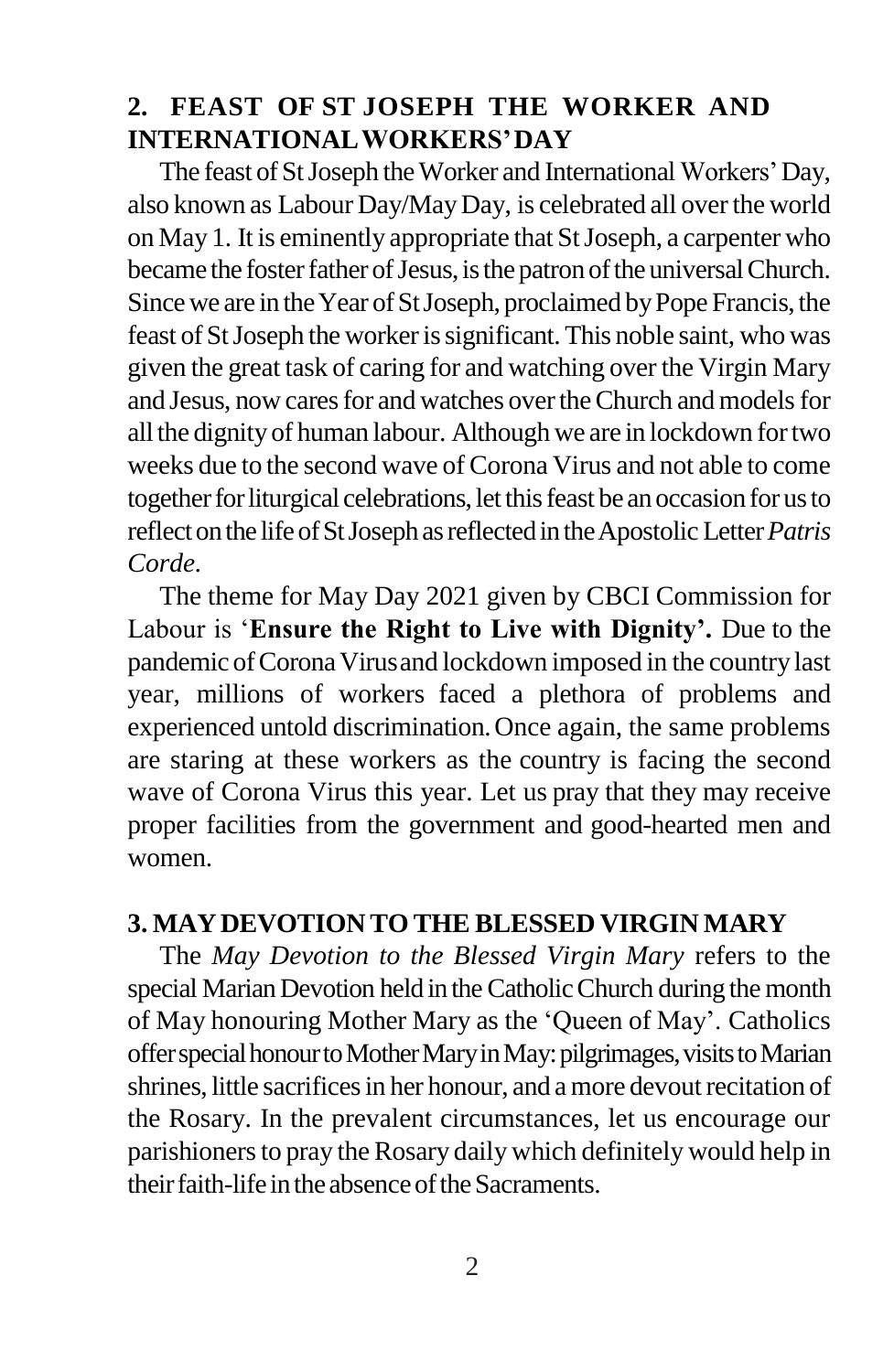### **4. MAY7: DAYOFPRAYERAND FASTING**

As communicated by His Eminence, Oswald Cardinal Gracias, President of CBCI, the Indian Church will observe a Day of Prayer and Fasting on **Friday, 7 May 2021**, for relief from the Covid 19 pandemic. Since we are in lockdown, let usinform our faithful about this initiative of the Church in India and ask them to specially pray at their homes for the end of this pandemic. I invite all priests and religious to have a special holy hour praying for an end to the pandemic: a healing for those infected, comfort for the mourning, courage for the frontline workers and success to the efforts of those involved in research and production of medicines and vaccines.

### **5. WORLD DAYFOR COMMUNICATIONS**

World Day for Communications is celebrated each year on the Sunday before Pentecost and this year it is on 16 May 2021. "The call to **'come and see'**… is the method for every authentic human communication," says Pope Francis in his Message for the 55th World Communications Day. "This year," says Pope Francis, "I would like to devote this Message to the invitation to 'come and see', which can serve as an inspiration for all communication that strives to be clear and honest, in the press, on the internet, in the Church's daily preaching and in political or social communication." This theme recalls the Gospel account of the first disciples' initial encounters with Jesus, who invited them to "Come and see," to enter into relationship with Him. Later, one of those disciples, St Philip, speaking to his friend, Nathaniel, invited him to 'Come and see' the Messiah whom he had found.

### **6. PENTECOSTSUNDAY**

The Pentecost Sunday, 23 May 2021, celebrates the birth of the Church with the descent of the Holy Spirit on Blessed Virgin Mary and the apostles of Jesus. They were united in prayer awaiting the descent of the Holy Spirit as promised by Jesus. The Holy Spirit has been guiding the Church ever since in her trials and tribulations, keeping her united with the Lord and proclaiming the message of salvation to the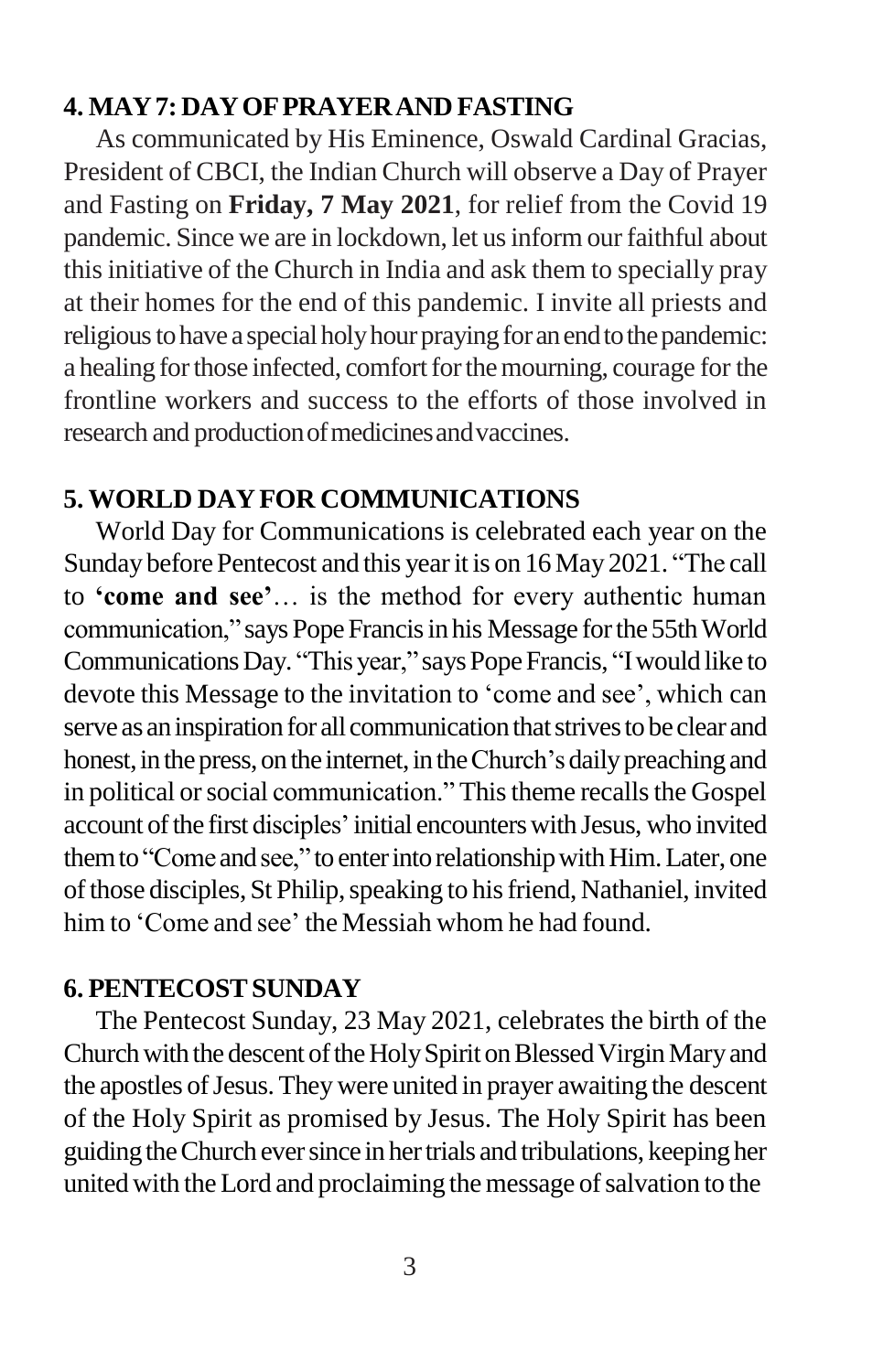world. As we celebrate the Pentecost Sunday, let us pray to the Holy Spirit to fill us, all, with his gifts to bear abundant fruit in the service of the Lord. May the Holy Spirit guide us in all the endeavours of our Diocese and thus help us carry forward the mission entrusted to her by our Lord JesusChrist.

#### **7. PROGRAMMES IN MAY 2021**

Since there is lockdown in our State, my scheduled programmes for the month of May 2021 stand cancelled. All these programmes may be rescheduled after the situation permits us to hold them.

#### **8. CLOSE OF***LAUDATO SI* **YEAR**

The year of *Laudato Si*started on 24 May 2020 by Pope Francis tomark the fifth anniversary of his Encyclical *Laudato Si* to promote commitment to nature, environment, climate and the resources of nature will come to a close on 24 May 2021. This does not mean that our concern and care for ecology is over. No, not at all! On the contrary, it must go on with greater fervour and enthusiasm. Let us make a selfevaluation of our programmes and initiatives in our parishes and institutions in the year of Laudato Si and re-dedicate ourselves to the care of our 'Common Home'. Let us work together in realizing the objectives of the Commission for Ecology as specified in the revised Pastoral Plan 2021-25.

#### **9.EPISCOPALSILVERJUBILEE**

Most Rev. Dr Aloysius Paul D'Souza, the Bishop Emeritus of the Diocese of Mangalore celebrates the Silver Jubilee of his Episcopal Ordination on 15 May 2021. He was our shepherd until the bifurcation of our Diocese from Mangalore and had been shepherding us all with the compassionate love of Jesus Christ. As the Bishop of Mangalore, he played a significant role and was instrumental in the erection of the Diocese of Udupi, and guided and supported us in the initial fledgling years of our Diocese. Acknowledging hisrole as a father and guide, and thanking him for his selfless service to us before and after the erection oftheDiocese,onbehalfoftheClergy,the religious andthe faithfulof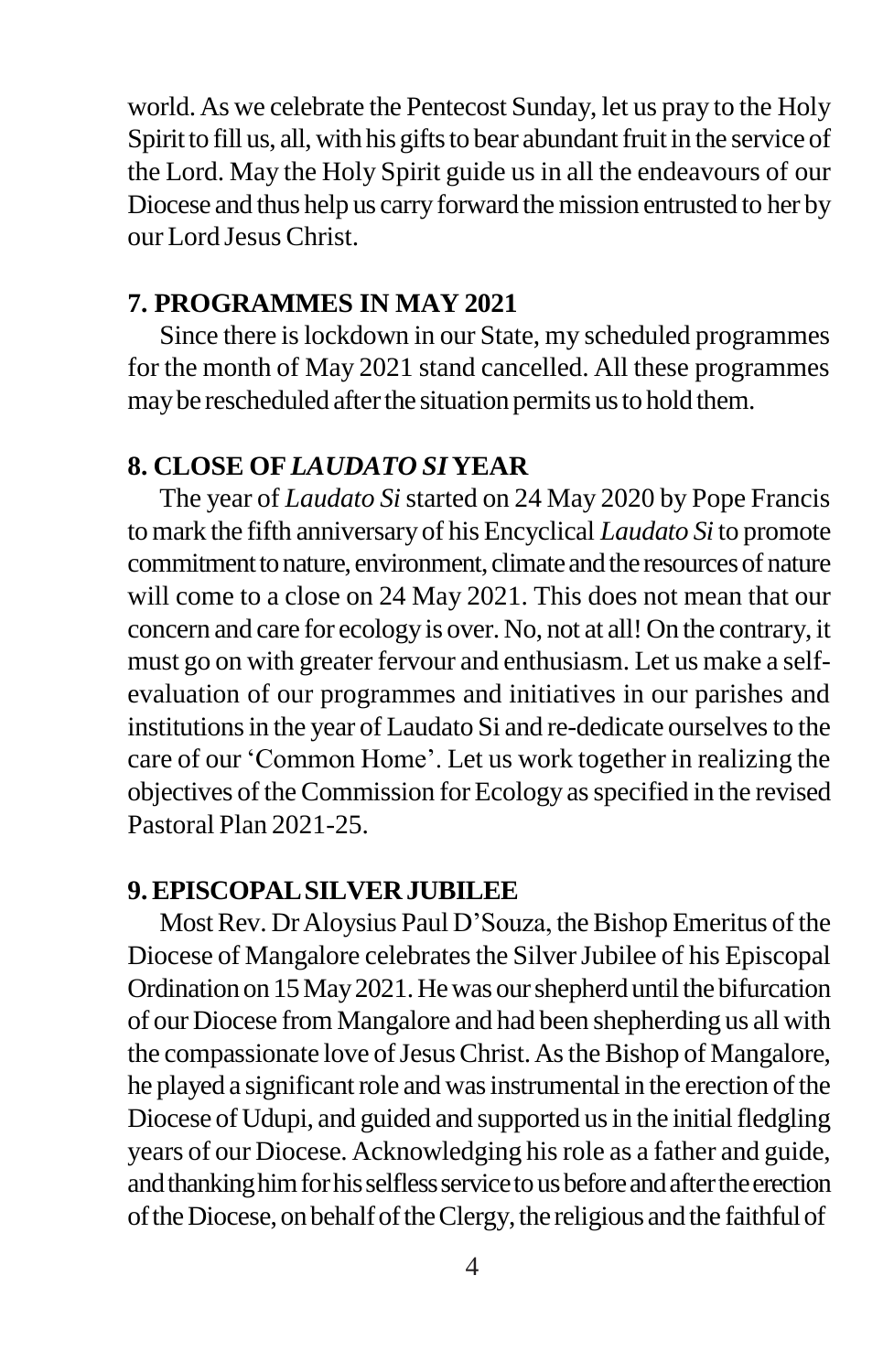Udupi Diocese, I convey our best wishes and prayers on this special occasion of the Silver Jubilee of Episcopal Ordination. May God bless him with good health, joy and peace. Let us continue to pray for him.

## **10. TRANSFER OF PRIESTS**

The priests who are under transfer and have been informed about it are hereby requested to get ready to move to the new assignments during the last week of May 2021. In this regard, I also request you to get ready with the application and submission for 12AB Certification, Audited Statement of accounts for the year 2020-21 and Parish/ Institutional Files, Documents, Inventory, etc. to the successors.

## **11. 12AB REGISTRATION**

The 12AB registration for tax exemption for Trusts has begun on 1 April 2021. While a few parishes have already applied, I wish to remind all parish priests who have not yet began this processto kindly do the needful at the earliest, with the cooperation of your Auditors.

# **12. VOCATION PROMOTION TO OUR DIOCESE**

Our Diocese is in need of vocations to priesthood. I know that the Parish Priests are trying your level best to identify suitable candidates from your respective parishes for which I thank you. Since the present situation has curtailed the possibility of visiting the houses of prospective candidates, I request the Parish Priests to identify and encourage suitable boys from 10<sup>th</sup> and II PU who have shown interest to become priests and inform Rev. Fr Baptist Menezes, Rector, Minor Seminary, for further contacts with them and to help them in the process of admitting them as candidates to Udupi Diocese.

Yours sincerely in Christ,

 $+$  $\sqrt{\frac{b_{obs}}{c}}$ 

**+ Gerald Isaac Lobo** BishopofUdupi